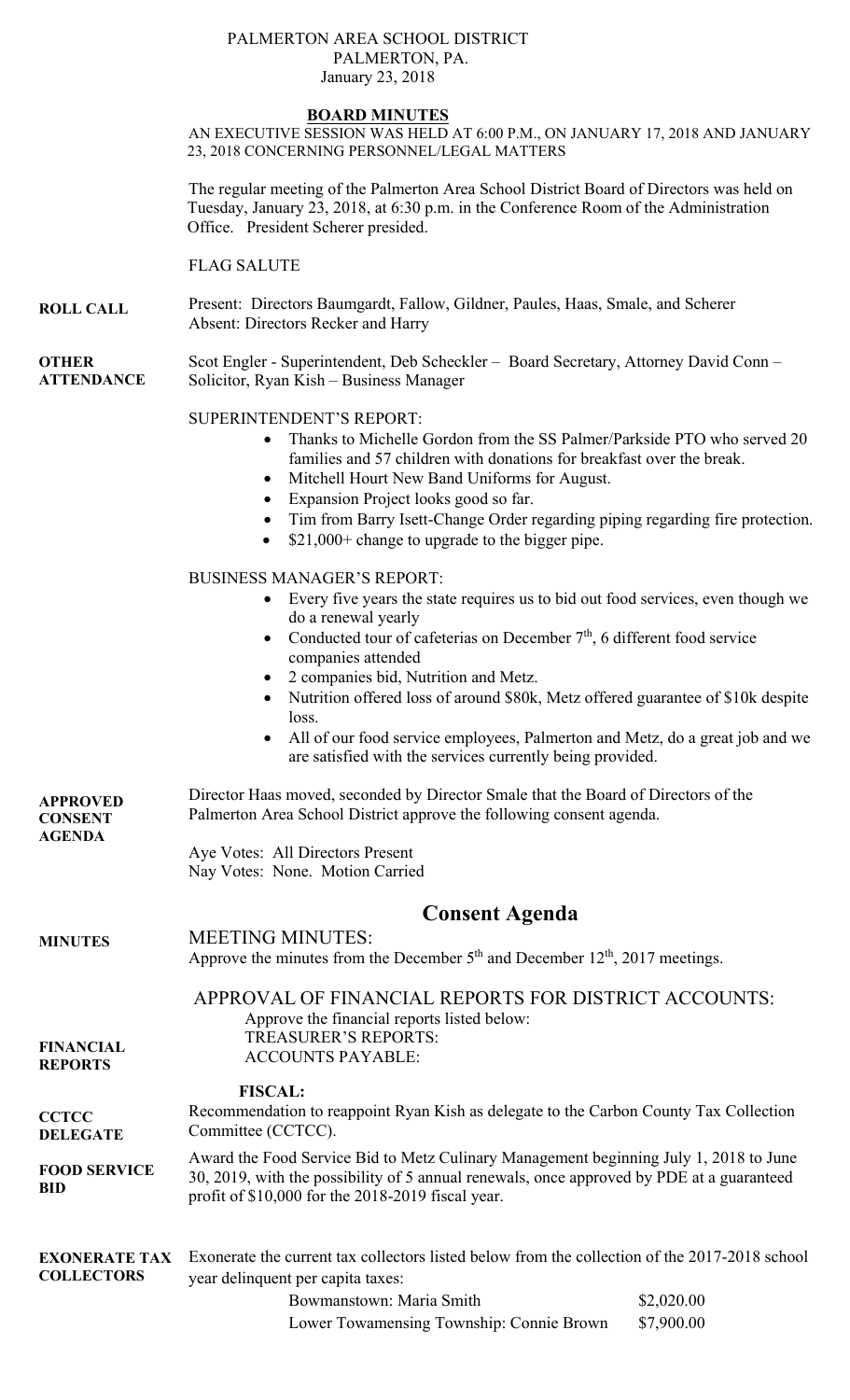Palmerton: Lisa Nemeth Towamensing: R. Bruce Reiner \$6,050.00

|                                                        | <b>PERSONNEL:</b>                                                                                                                                                                                                                                                                                                                                                                                                                             |  |
|--------------------------------------------------------|-----------------------------------------------------------------------------------------------------------------------------------------------------------------------------------------------------------------------------------------------------------------------------------------------------------------------------------------------------------------------------------------------------------------------------------------------|--|
| <b>TUITION RE-</b><br><b>IMBURSEMENT</b>               | Approve the attached tuition reimbursement.                                                                                                                                                                                                                                                                                                                                                                                                   |  |
| <b>SUB REMOVABLE</b>                                   | Remove Melissa Fredrickson from our substitute list.                                                                                                                                                                                                                                                                                                                                                                                          |  |
| <b>TENURE</b>                                          | Approve tenure for Matt Kosciolek.                                                                                                                                                                                                                                                                                                                                                                                                            |  |
| <b>RESIGNATION</b>                                     | Approve the resignation of Diana Silvestri, part-time cafeteria employee, effective January 2,<br>2018.                                                                                                                                                                                                                                                                                                                                       |  |
| <b>COACH STATUS</b><br><b>CHANGE</b>                   | Change the status of Jonathan Smith from part-time Assistant Boys' Basketball Coach to<br>Volunteer Boys' Basketball Coach.                                                                                                                                                                                                                                                                                                                   |  |
| <b>CAFÉ WORKER</b>                                     | Approve Heather Vogel as a Part-time café worker at the rate of \$12.31/hour, effective<br>January 24, 2018.                                                                                                                                                                                                                                                                                                                                  |  |
| <b>SETTLEMENT</b><br><b>AGREEMENT</b>                  | Approve the settlement agreement with employee $\#0683$ (as submitted).                                                                                                                                                                                                                                                                                                                                                                       |  |
| <b>EXTENDED</b><br><b>LEARNING</b><br><b>TEACHER</b>   | Approve Krystle Meglio as a teacher for the Extended Learning after school program at<br>Towamensing.                                                                                                                                                                                                                                                                                                                                         |  |
| <b>RESIGNATION</b>                                     | Accept the resignation of Greg Smale, part-time custodian, effective January 26, 2018.                                                                                                                                                                                                                                                                                                                                                        |  |
| <b>HEAD</b><br><b>CUSTODIAN</b>                        | Approve the transfer of Nicole Swartz from full-time custodian to Lead Custodian at the<br>current salary with a stipend of \$1500 as per contract, effective January 24, 2018.                                                                                                                                                                                                                                                               |  |
| <b>EXTRA-</b><br><b>CURRICULAR</b><br><b>POSITIONS</b> | Approve the following extra-curricular positions for the 2017-2018 school year:<br>Dwight Henninger<br>Assistant Track Coach Stipend pending contract approval<br>Kyle Porembo<br>MS Assistant Track Coach Stipend pending contract approval<br>Randi Freed<br>Volunteer Track Coach<br>Michael Martinez<br><b>Volunteer Track Coach</b><br>Melissa Martinez<br><b>Volunteer Track Coach</b><br>Kerri Jahelka<br><b>Volunteer Track Coach</b> |  |
| <b>APPROVE</b><br><b>TEACHER</b>                       | Approve Laura Cressley as a Music Teacher at B Step 1, \$43,982 (prorated), effective<br>January 25, 2018.                                                                                                                                                                                                                                                                                                                                    |  |
| <b>SUB TEACHER</b>                                     | Approve Ashley Gutzeit as a Substitute Elementary Teacher, effective January 24, 2018.                                                                                                                                                                                                                                                                                                                                                        |  |
| <b>BAND ADVISOR</b>                                    | Approve Laura Cressley as Jr. High Band Advisor effective January 25, 2018, stipend<br>prorated.                                                                                                                                                                                                                                                                                                                                              |  |
| <b>DONATIONS</b>                                       | <b>OTHER:</b><br>Accept the donation from the Gridiron Club to the School District in the amount of \$4,420.<br>Accept the donation from the Aetna Foundation on behalf of Susan Jimenez in the amount of<br>\$376.80                                                                                                                                                                                                                         |  |
| <b>AGREEMENT</b>                                       | Approve the agreement with School Scheduling Associates, LLC for three days of<br>scheduling consultations. (as submitted)                                                                                                                                                                                                                                                                                                                    |  |
| <b>REVISED</b><br><b>SCHOOL</b><br><b>CALNEDAR</b>     | Approve the revised 2017-2018 school calendar. (attachment)                                                                                                                                                                                                                                                                                                                                                                                   |  |
|                                                        | <b>End of Consent Agenda</b>                                                                                                                                                                                                                                                                                                                                                                                                                  |  |
| <b>DENY TAX</b><br><b>APPEAL</b>                       | Director Haas moved, seconded by Director Gildner for the Board of Directors of the<br>Palmerton Area School District to deny tax appeal Parcel ID 29C-33-4.                                                                                                                                                                                                                                                                                  |  |
|                                                        | Aye Votes: All Directors Present                                                                                                                                                                                                                                                                                                                                                                                                              |  |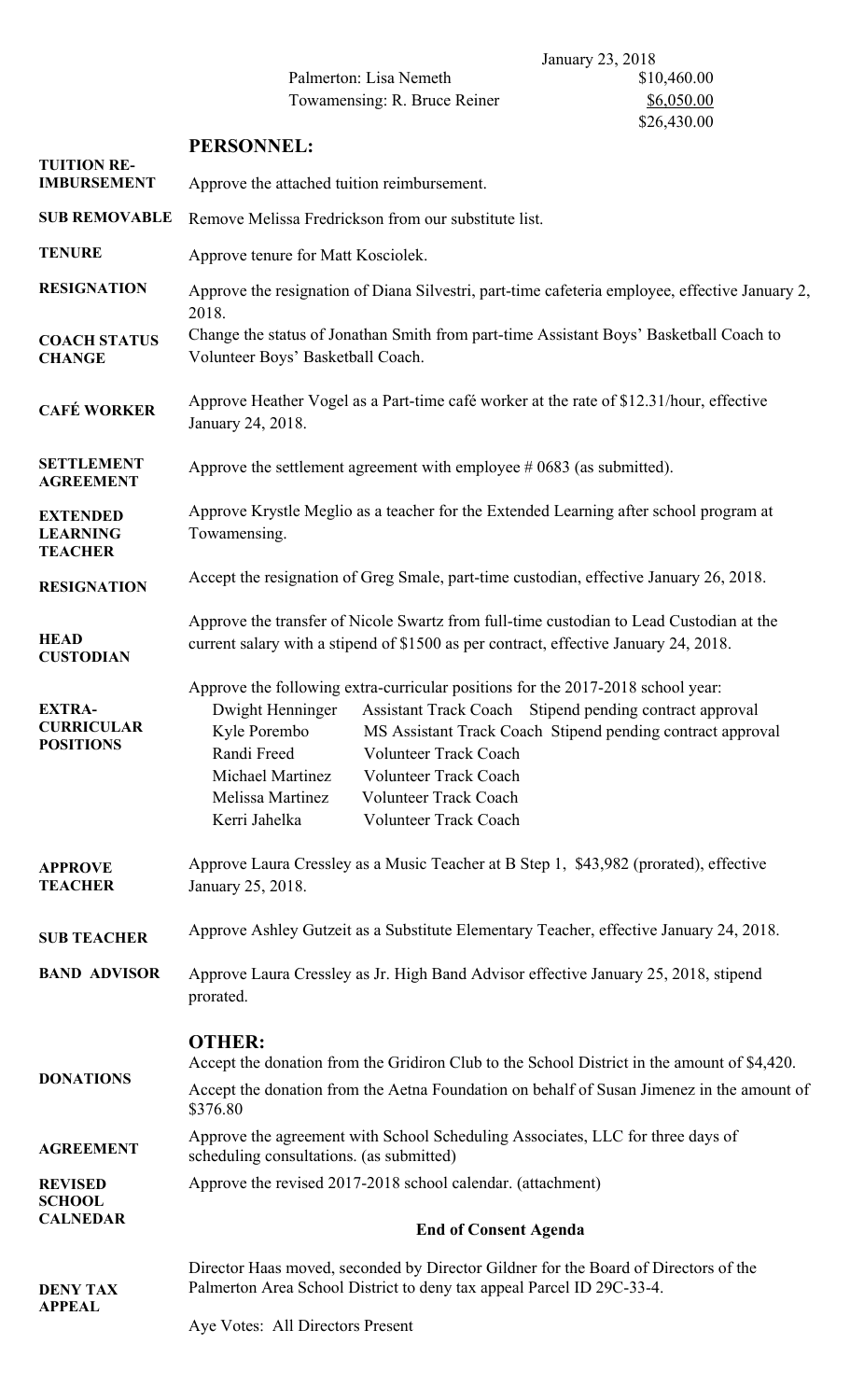January 23, 2018

INFORMATION ITEMS: (attachments on file)

- Enrollment, December 31, 2017
- CLIU #21 Proposed General Operating Budget 2018-2019
- Board Summary
- State Ethics Forms
- 2017 Delinquent Real Estate Taxes

PUBLIC PARTICIPATION:

Mr. Bill Hartmaier

- Questioned tax penalty on property purchased. Connie Brown failed her duty to have the tax bill transferred to the new property owner.
- Wants to pay the tax bill without the penalty.

Barry Scherer

Board needs a letter of appeal.

Tabitha Serfass

 Issues regarding her sixth grade student at Towamensing. Mr. Engler offered to meet with her privately

Mr. Chuck Laviolette

- Thanked the board for their contribution to the Palmerton Public library.
- Attendance is slightly down. Total circulation is up. Website hits increased.
- Library is transferring over to the SPARK system this year. Should be online by August.

Amanda Zellers

Requested that the public be told as soon as possible if there is another strike.

Barry Scherer

• Board has been meeting with the Union

Doris Zellers

- Criticism on the new webpage.
- Questions on the healthcare plan offered and the freeze.
- Feels the Board is giving the teachers more than that is fair.

Mr. Jeff Henry

- Inquired about the public use of the new track.
- Offered suggestion on Field Trips.
- Tentative snow makeup day questions.

Mr. Tom Heinick

Thanked the superintendent and the Board for their support

**ADJOURNMENT**  Director Haas moved, seconded by Director Smale that the Board of Directors of the Palmerton Area School District adjourn the meeting at 7:36 PM.

> Aye Votes: All Directors Present Nay Votes: None. Motion Carried

> > Respectfully submitted,

 Deborah A. Scheckler Board Secretary